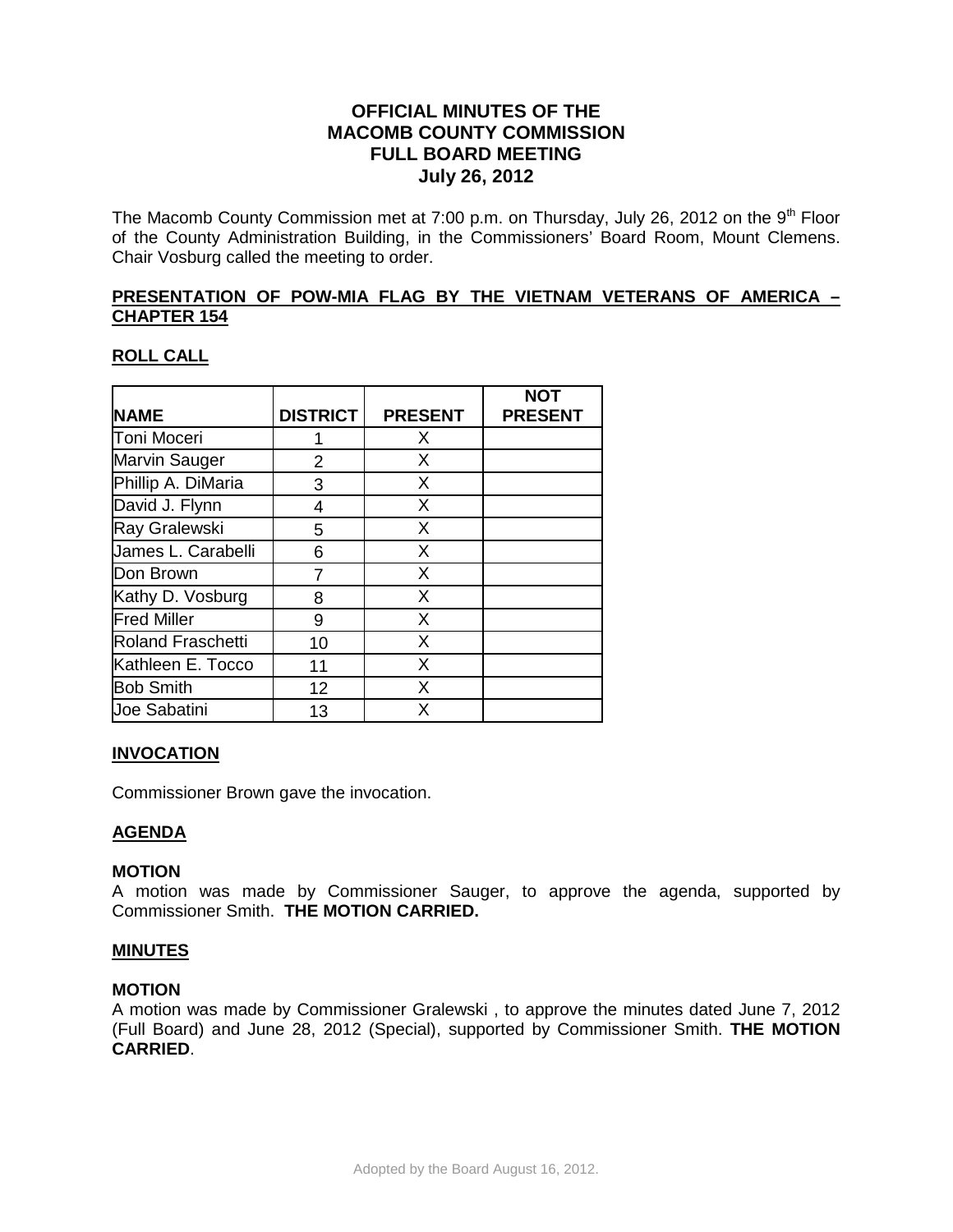# **PUBLIC PARTICIPATION**

Marty Clauw, 79223 Brown, Bruce Township

# *COMMITTEE REPORTS*

# **JUSTICE & PUBLIC SAFETY COMMITTEE MEETING – July 24, 2012**

The clerk read the recommendation from the Justice & Public Safety Committee and a motion was made by Chair DiMaria, supported by Vice-Chair Sabatini, to adopt the committee recommendation:

**R12-047** Authorize the County Clerk/Register of Deeds to renew its contract with ACS Enterprise Solutions, LLC for land records management for the Register of Deeds office at the ongoing cost of \$1.72 per document. Funds are available in the Register of Deeds Automation Fund 27023601. Further, a copy of this Board of Commissioners' action is directed to be delivered forthwith to the Office of the County Executive.

## **THE MOTION CARRIED.**

## **BOARD OPERATIONS COMMITTEE MEETING – July 24, 2012**

The clerk read the recommendation from the Board Operations Committee and a motion was made by Chair Tocco, supported by Vice-Chair Carabelli, to adopt the committee recommendation:

> It is the recommendation of the Board Operations Committee, by roll call vote that Therese Wrobel and Michael Salyers be appointed to the Veterans Affairs Commission for four year terms beginning August 1, 2012 to July 31, 2016.

### **THE MOTION CARRIED.**

### **HEALTH & HUMAN SERVICES COMMITTEE MEETING – July 24, 2012**

The clerk read the recommendation from the Health & Human Services Committee and a motion was made by Chair Moceri, supported by Vice-Chair Flynn, to adopt the committee recommendation:

**R12-048** Recommend that the Board of Commissioners approve the Area Agency on Aging 1-B FY 2013 Annual Implementation Plan. Further, a copy of this Board of Commissioners' action is directed to be delivered forthwith to the Office of the County Executive.

### **THE MOTION CARRIED.**

## **FINANCE COMMITTEE MEETING – July 25, 2012**

The clerk read the recommendations from the Finance Committee and a motion was made by Chair Brown, supported by Vice-Chair Miller, to adopt the committee recommendations:

**R12-049** Concur in the recommendation of the Office of the County Executive and accept the offer of \$259,000 for the property located at 77 South Main Street, Mount Clemens, Michigan. Further, a copy of this Board of Commissioners' action is directed to be delivered forthwith to the Office of the County Executive.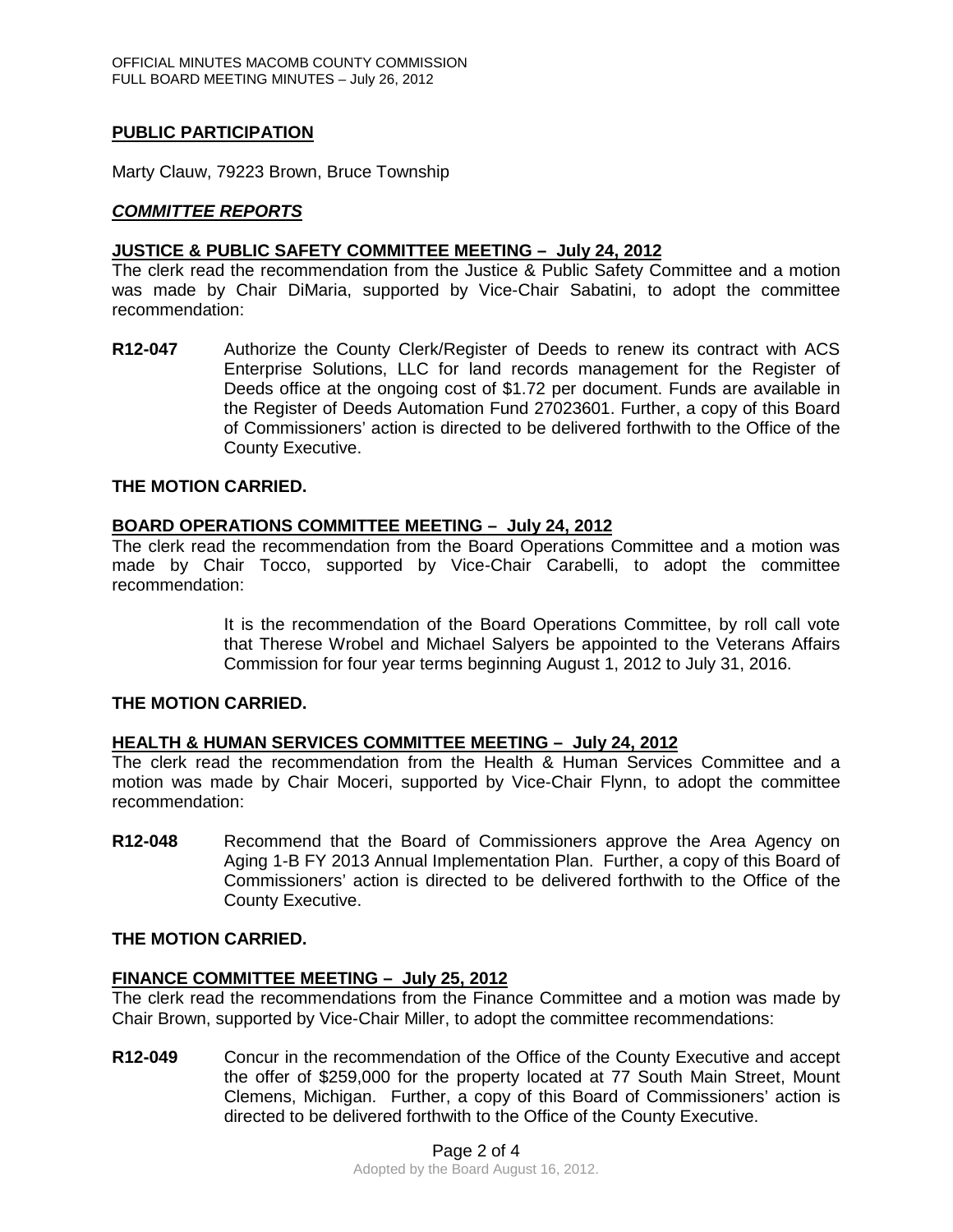**R12-050** Adopt a smart public transportation millage rate of .5900 mill for inclusion on the December, 2012 levy. Further, a copy of this Board of Commissioners' action is directed to be delivered forthwith to the Office of the County Executive.

## **THE MOTION CARRIED.**

# **CORRESPONDENCE FROM EXECUTIVE**

None

## **RESOLUTIONS**

### **MOTION**

A motion was made by Commissioner Sauger, to adopt the following Resolution, supported by Commissioner Flynn.

**Res. No. 12-12** Approve the Fiscal Year 2013 Annual Implementation Plan of the Area Agency on Aging -1B, (offered by Board Chair on behalf of the Board; recommended by Health & Human Services Committee on 07/24/12)

## **THE MOTION CARRIED.**

## **PROCLAMATIONS**

### **MOTION**

A motion was made by Commissioner Brown, to adopt the following Proclamation, supported by Commissioner Sabatini.

**Proc. #12-27** Commending the Macomb Oakland Regional Center on their 40<sup>th</sup> Anniversary, (offered by Moceri, Tocco & Vosburg; recommended by Health & Human Services Committee on 07/24/12)

# **THE MOTION CARRIED.**

### **NEW BUSINESS**

None

# **PUBLIC PARTICIPATION**

Marty Clauw, 79223 Brown Road, Bruce Township

Therese Wrobel, 18211 - 22 Mile Road, Macomb